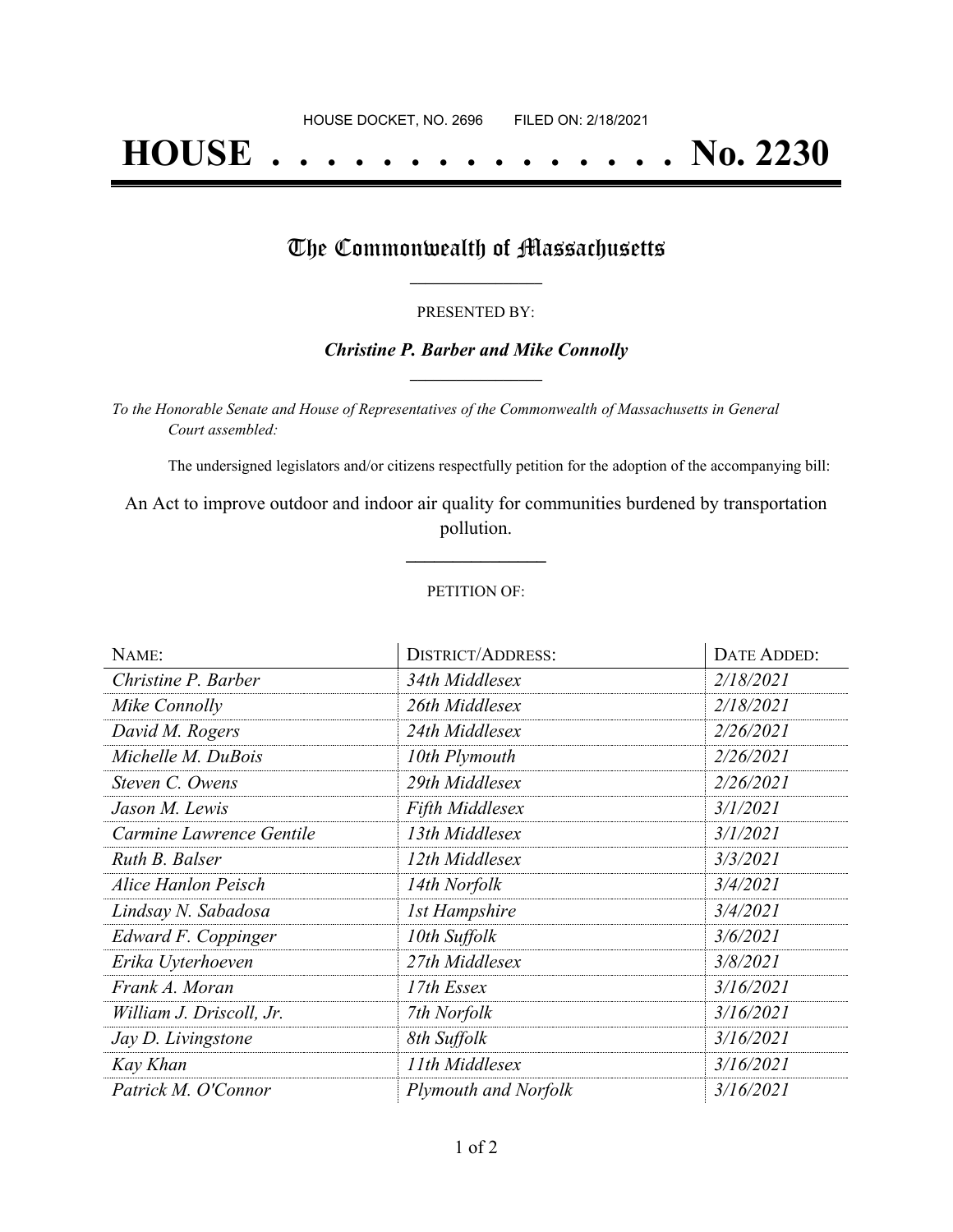| Adrian C. Madaro            | 1st Suffolk           | 3/21/2021  |
|-----------------------------|-----------------------|------------|
| Jack Patrick Lewis          | 7th Middlesex         | 3/21/2021  |
| Jessica Ann Giannino        | 16th Suffolk          | 3/25/2021  |
| Tommy Vitolo                | 15th Norfolk          | 4/1/2021   |
| Michelle L. Ciccolo         | 15th Middlesex        | 4/1/2021   |
| Thomas M. Stanley           | 9th Middlesex         | 4/1/2021   |
| <b>Edward R. Philips</b>    | 8th Norfolk           | 4/8/2021   |
| Vanna Howard                | 17th Middlesex        | 4/29/2021  |
| Kenneth I. Gordon           | 21st Middlesex        | 4/29/2021  |
| Kathleen R. LaNatra         | 12th Plymouth         | 4/29/2021  |
| Christina A. Minicucci      | 14th Essex            | 4/29/2021  |
| Danillo A. Sena             | 37th Middlesex        | 5/11/2021  |
| David Henry Argosky LeBoeuf | 17th Worcester        | 5/11/2021  |
| Natalie M. Higgins          | 4th Worcester         | 5/11/2021  |
| Jeffrey Rosario Turco       | 19th Suffolk          | 6/3/2021   |
| Natalie M. Blais            | <b>1st Franklin</b>   | 6/3/2021   |
| Marcos A. Devers            | 16th Essex            | 6/8/2021   |
| Mindy Domb                  | 3rd Hampshire         | 6/23/2021  |
| Sean Garballey              | 23rd Middlesex        | 6/28/2021  |
| Sal N. DiDomenico           | Middlesex and Suffolk | 6/30/2021  |
| Tami L. Gouveia             | 14th Middlesex        | 7/20/2021  |
| James M. Kelcourse          | 1st Essex             | 9/21/2021  |
| John J. Mahoney             | 13th Worcester        | 11/17/2021 |
| Rob Consalvo                | 14th Suffolk          | 1/3/2022   |
| Tram T. Nguyen              | 18th Essex            | 1/4/2022   |
| Nika C. Elugardo            | 15th Suffolk          | 1/6/2022   |
| James K. Hawkins            | 2nd Bristol           | 1/12/2022  |
| David Paul Linsky           | 5th Middlesex         | 1/27/2022  |
| Steven Ultrino              | 33rd Middlesex        | 1/28/2022  |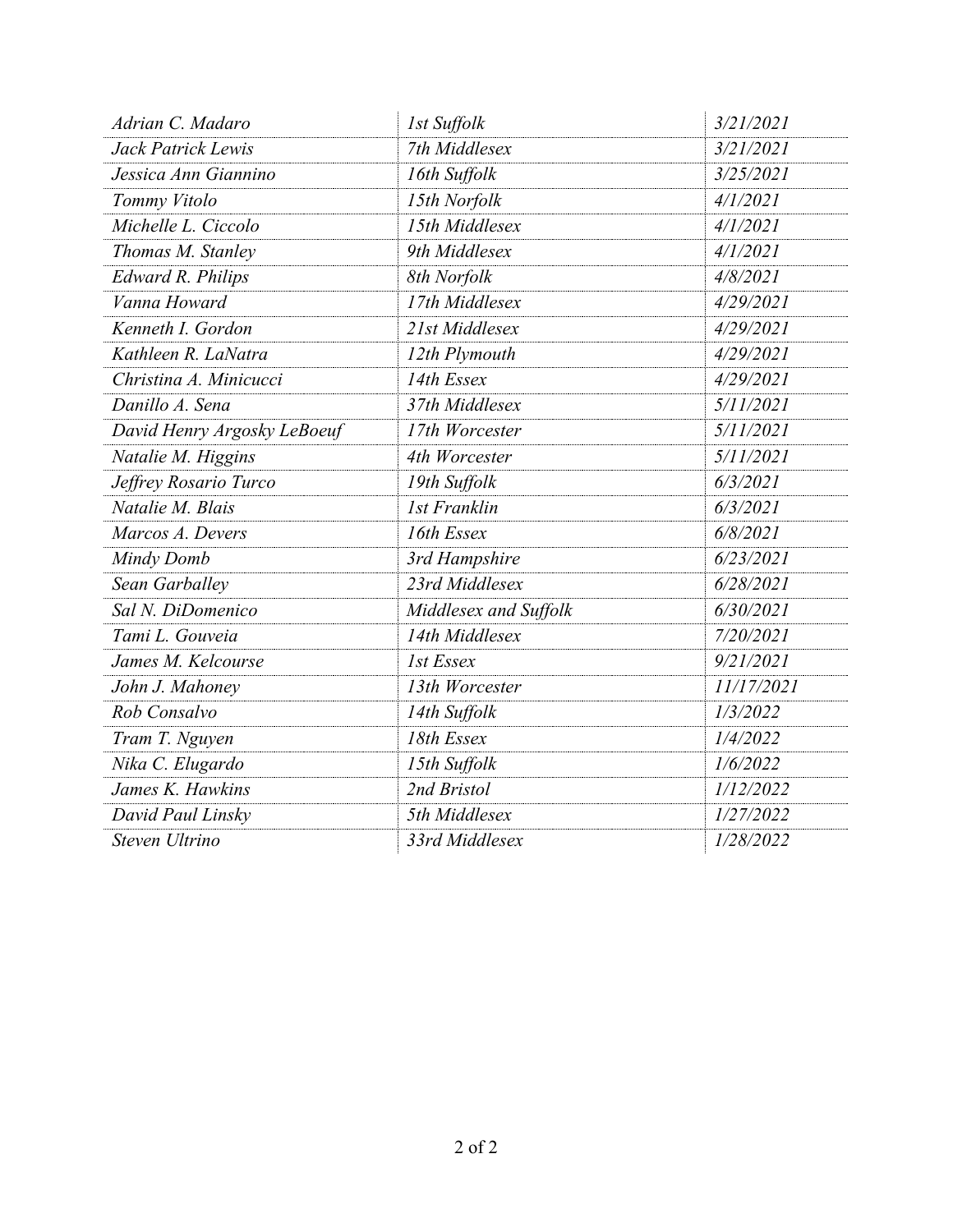#### HOUSE DOCKET, NO. 2696 FILED ON: 2/18/2021

## **HOUSE . . . . . . . . . . . . . . . No. 2230**

By Representatives Barber of Somerville and Connolly of Cambridge, a petition (accompanied by bill, House, No. 2230) of Christine P. Barber, Mike Connolly and others for legislation to improve outdoor and indoor air quality for communities exposed to transportation pollution. Public Health.

## The Commonwealth of Massachusetts

**In the One Hundred and Ninety-Second General Court (2021-2022) \_\_\_\_\_\_\_\_\_\_\_\_\_\_\_**

**\_\_\_\_\_\_\_\_\_\_\_\_\_\_\_**

An Act to improve outdoor and indoor air quality for communities burdened by transportation pollution.

Be it enacted by the Senate and House of Representatives in General Court assembled, and by the authority *of the same, as follows:*

#### 1 SECTION 1.

- 2 Chapter 111 of the Massachusetts General Laws is hereby amended by adding the
- 3 following definitions in section 1:-
- 4 "black carbon" shall mean those fine particles less than or equal to 2.5 micrometers in

5 diameter (also known as soot).

- 6 "environmental justice population" shall mean the populations defined in section 62 of
- 7 chapter 30.
- 8 "HEPA filtration" shall mean a high efficiency particulate arrestance filtration system 9 that removes at least 99 percent of dust, pollen, mold, bacteria, and any airborne particles with a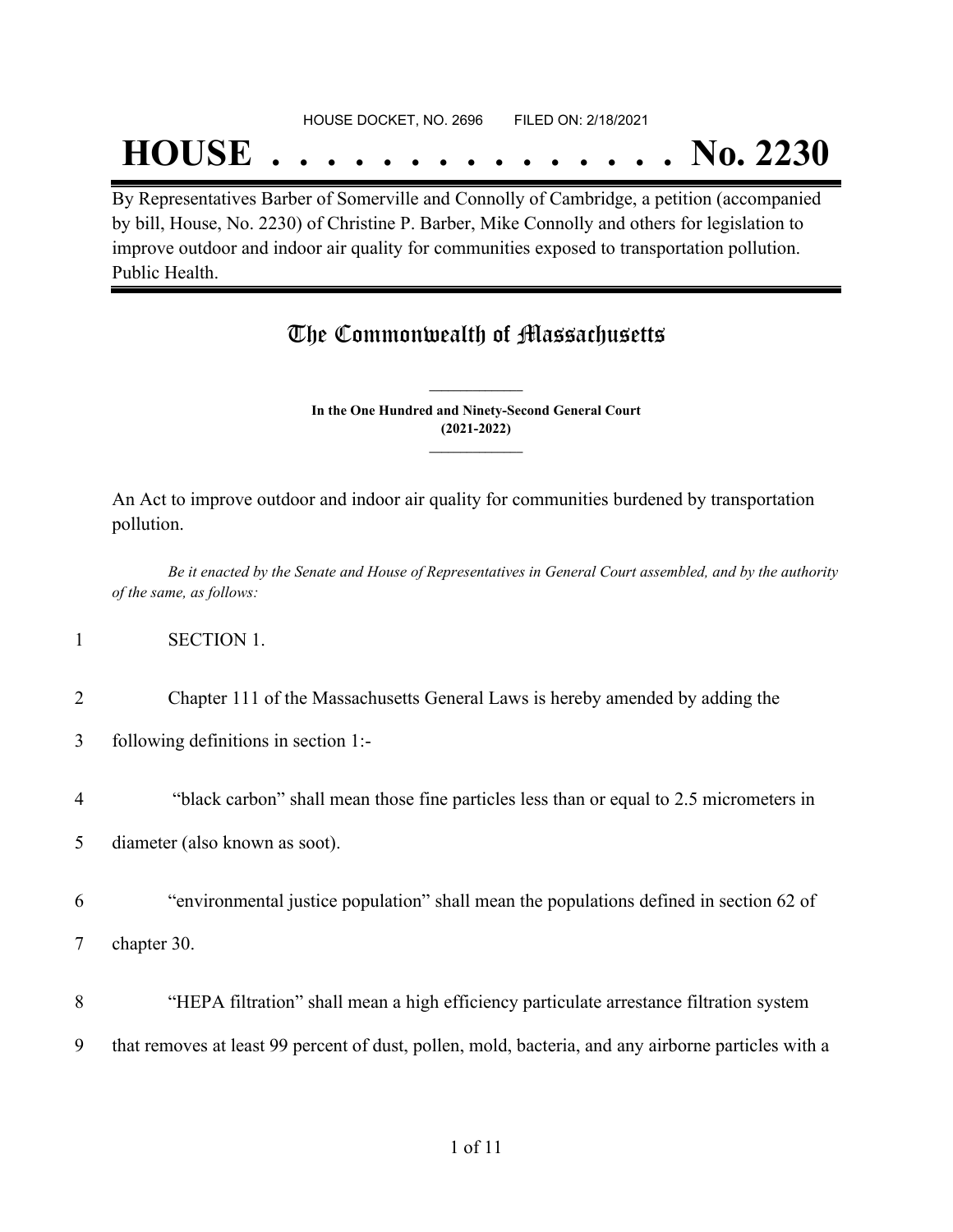size of 0.3-10.0 microns and is equivalent to a MERV 17, MERV 18, MERV 19, or MERV 20 filter.

 "MERV 16 filter" shall mean a minimum efficiency reporting value filtration system that removes at least 95 percent of dust, pollen, mold, bacteria, and any airborne particles with a size of 0.3-10.0 microns.

 "particulate matter" or "particulates" shall mean a broad class of chemically and physically diverse substances that exist as discrete particles in air, including coarse, fine, and ultrafine particles.

 "fine particulate matter" or "fine particulates" shall mean particulate matter less than or equal to 2.5 micrometers in diameter

 "ultrafine particulate matter" or "ultrafine particulates" shall mean particulate matter less than or equal to .1 micrometers in diameter (.1 micrometers is equivalent to 100 nanometers)

SECTION 2.

 Chapter 21A of the General Laws, as appearing in the 2016 Official Edition, is hereby amended by inserting after section 18A, as Section 18B, the following section:-

 The department of environmental protection, in consultation with the executive office of energy and environmental affairs and department of environmental health, shall convene a technical advisory committee comprised of: residents of environmental justice populations living adjacent to major highways; academics with expertise in air monitoring, environmental health, air toxics, and air pollution; and labor representatives; for the purpose of identifying communities with high cumulative exposure burdens for toxic air contaminants and criteria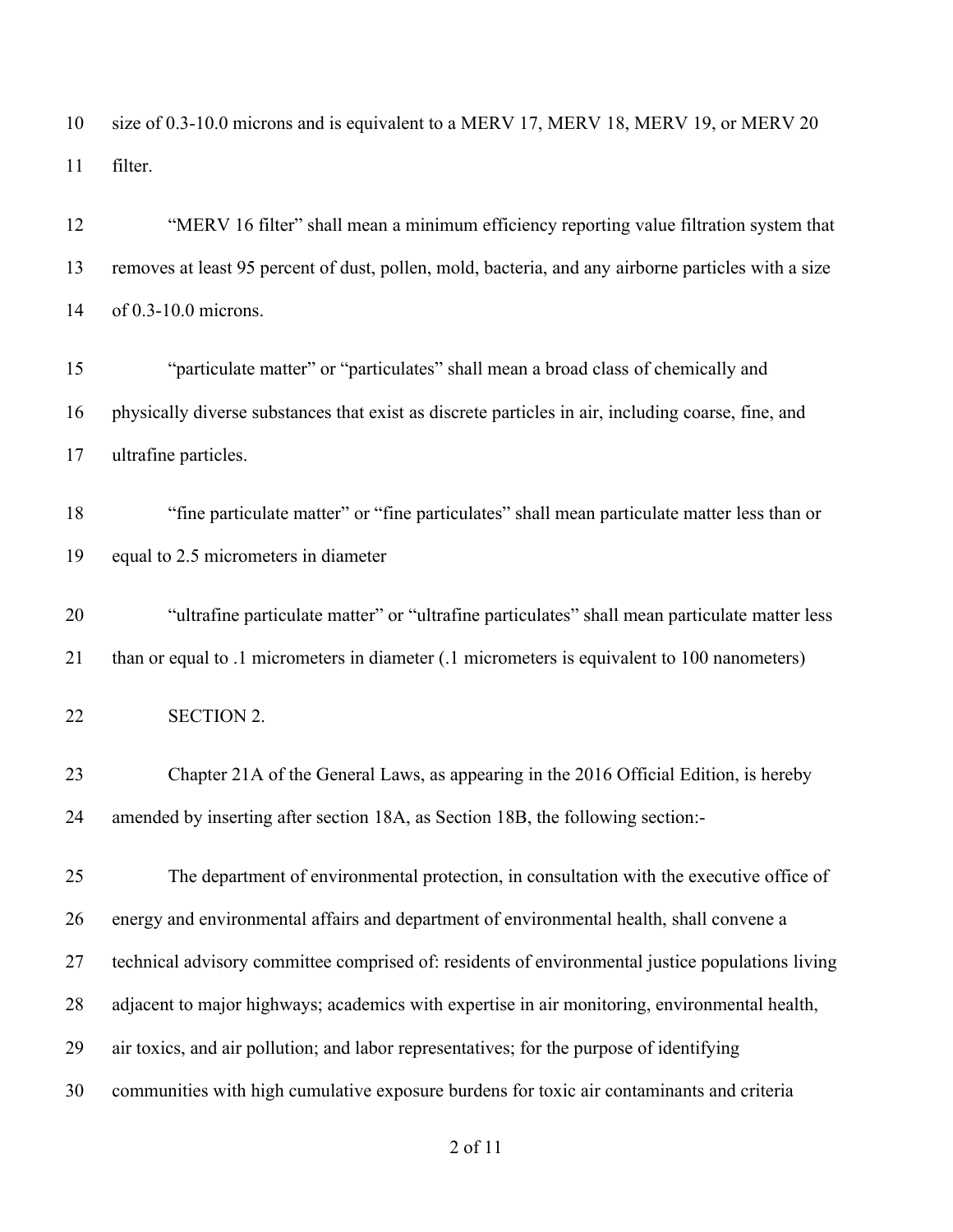pollutants. The department shall convene the technical advisory committee by December 1, 2021. The technical advisory committee shall identify the likely air pollution hotspots due to high concentrations of traffic-related air pollution throughout the Commonwealth that should be equipped with new or expanded air monitors and establish a definition of "air quality" and "air quality target pollutants" that includes, but is not limited to, consideration of criteria pollutants, black carbon, and ultrafine particulate matter.

 By June 30, 2022, the department of environmental protection shall install and operate air monitors in at least eight air pollution hotspots that measure for at least one of the following pollutants: black carbon, nitrogen oxides, ultrafine particulate matter. By December 31, 2022, the department of environmental protection shall establish baseline air quality in air pollution hotspots. Data from the air monitors shall be publicly accessible and provide near-time information. The department of environmental protection shall work with residents of environmental justice populations to conduct participatory action research where residents can use mobile air sensors to expand the number of locations where residents can track air quality.

 Once those hotspots are determined and the baseline data is established, the department of environmental protection shall set annual targets to decrease air quality target pollutants between 2023 and 2035 to improve the air quality in that location. Air monitoring data shall be collected every three years between 2023 and 2035 to measure progress toward achieving air quality target pollutants reduction targets and make such data publicly available. By December 31, 2030, the department of environmental protection shall ensure that air pollution hotspots will have achieved air quality target pollutant concentrations that are at least 50 percent below the baseline in each hotspot and certify as such by publicly reporting compliance. By December 31, 2035, the department of environmental protection shall ensure that air quality target pollutants

of 11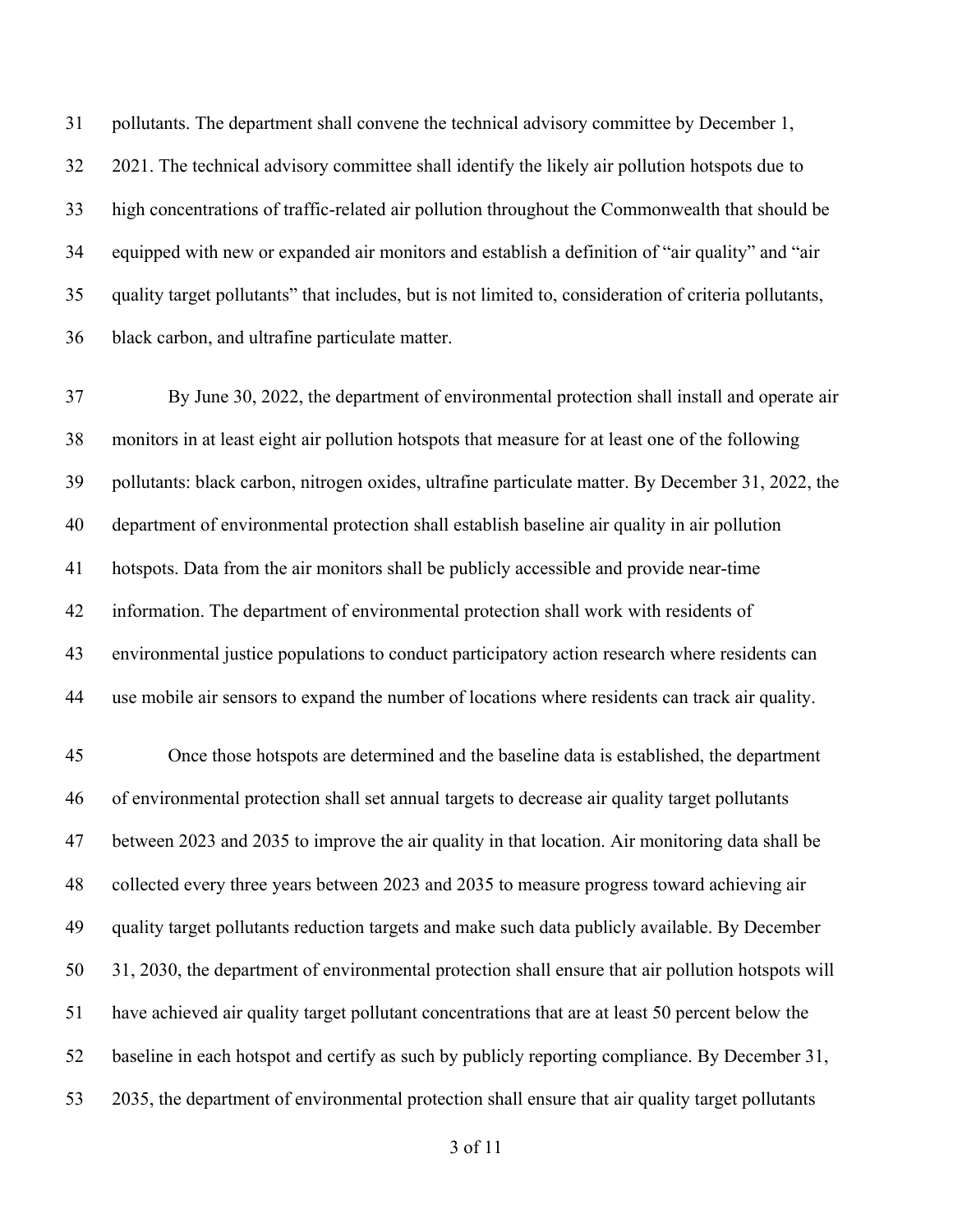concentrations in hotspots are at least 75 percent below the baseline in each hotspot and certify as such by publicly reporting compliance.

 The department of environmental protection, in consultation with the department of public health, shall promulgate regulations for conducting indoor/outdoor assessments monitoring exposure to ultrafine particulate matter and black carbon particulate matter concentrations present in the indoor air of existing and proposed buildings, based on the best available science about the health risks associated with ultrafine particulate matter and black carbon. The department of environmental protection's regulations shall at minimum set forth standard procedures for conducting air dispersion modeling, managing air pollution, monitoring ultrafine particulate matter, and estimating exposure.

 The provisions of this chapter may be enforced by means of an action in the superior court seeking either injunctive relief, a declaratory judgment, a writ of mandamus or any combination thereof. No such action may be commenced without the plaintiff providing written notice of the violations of this chapter to defendants at least sixty (60) days prior to filing a legal action in superior court. All persons shall have standing to commence such enforcement actions. Reasonable attorneys' fees shall be recoverable by all substantially prevailing plaintiffs who seek relief under this section.

SECTION 3.

 Section 26 of Chapter 111 shall be amended by adding the following section after the first paragraph:-

 Boards of health shall require the installation of air filtration in eligible buildings located within 200 meters of a class 1, class 2 or class 3 roadway, marine terminal, airport, or a train

of 11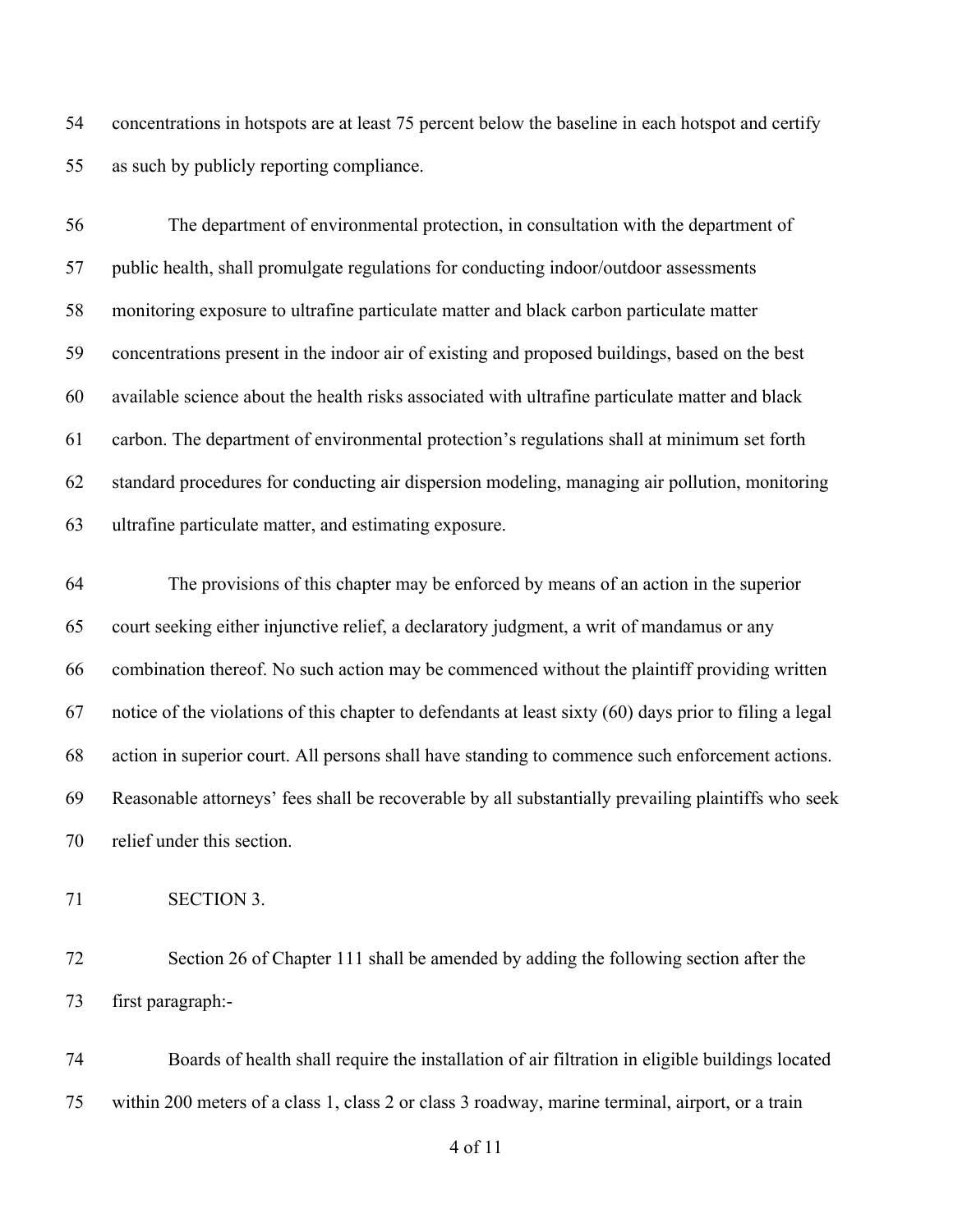station or train yard serving diesel locomotives. Eligible buildings include: (i) existing residential public housing; (ii) existing residential private multifamily housing with more than two tenant- occupied units; (iii) existing public schools serving students of any age in grades kindergarten through twelfth grade; (iv) existing private schools schools serving students of any age in grades kindergarten through twelfth grade; (v) existing charter schools serving students of any age in grades kindergarten through twelfth grade; (vi) existing college and university buildings with one or more classrooms; (vii) existing commercial buildings with businesses that have five or more full-time employees; and (viii) existing correctional facilities, including prisons and jails. Boards of health shall require that air filtration be maintained throughout the building operation.

 The department of environmental protection, in consultation with the department of public health, department of elementary and secondary education, and executive office of administration and finance, shall identify funding sources to provide incentives for eligible buildings that are schools, private housing, and public housing to cover the cost of installing air filtration equipment.

 Air filtration equipment installed in eligible buildings that are schools, commercial buildings greater than 20,000 square feet, and residential buildings with more than 10 units shall be MERV 16 or other equipment that removes at least the same amount of ultrafine particulate matter as a MERV 16 filter.

SECTION 4.

 Section 4A of chapter 15D of the General Laws, as so appearing, is hereby amended by adding the following paragraph:-

#### of 11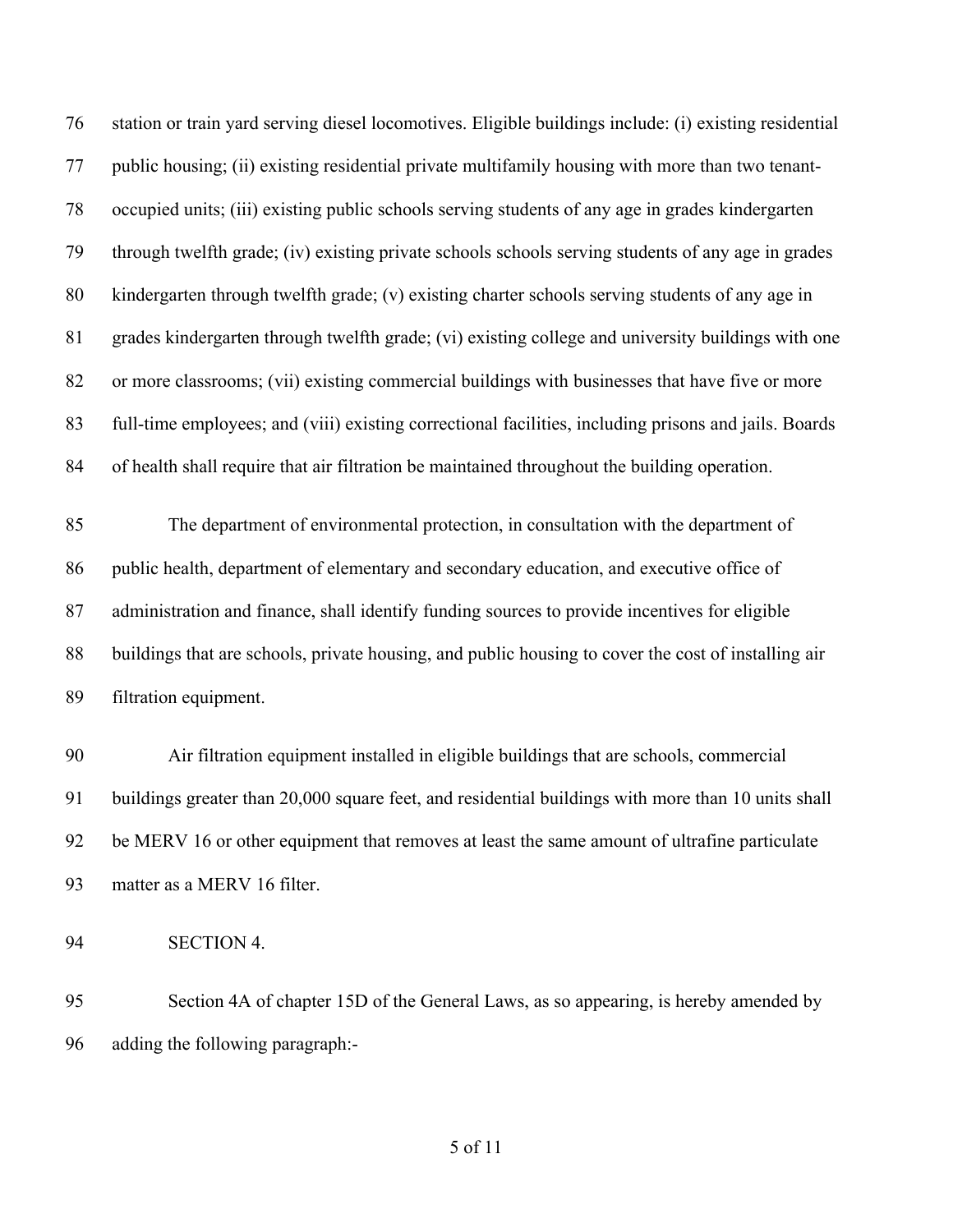(e) The department of early education and care shall issue a new original license for a school age child care program, day care center, family day care system, group care facility or temporary shelter facility, family day care home or large family day care home which is not a part of a family day care system, as defined in section 1A of chapter 15D of the General Laws, only after the applicant has:

 (1) carried out the indoor/outdoor assessment described in section 18B of chapter 21A of the General Laws and the assessment results indicate the concentration of fine, ultrafine, and black carbon particles in indoor air is or will be mitigated to at least 80 percent below outdoor air concentrations; or

 (2) installed a MERV 16 filter in mechanical ventilation system or standalone HEPA filtration or acceptable mitigation to be determined by the department.

 (f) No license shall be issued until acceptable mitigation has been installed and is functioning.

110 SECTION 5.

111 Section 1A of chapter 40A of the General Laws, as so appearing is hereby amended by inserting before the definition of "permit granting authority" the following definitions:-

- 113 "construction" shall mean new construction or rehabilitation up to 50 percent of assessed value.
- 115 "hospital" shall mean any institution in the Commonwealth of Massachusetts, however named, whether conducted for charity or for profit, which is advertised, announced, established or maintained for the purpose of caring for persons admitted thereto and staying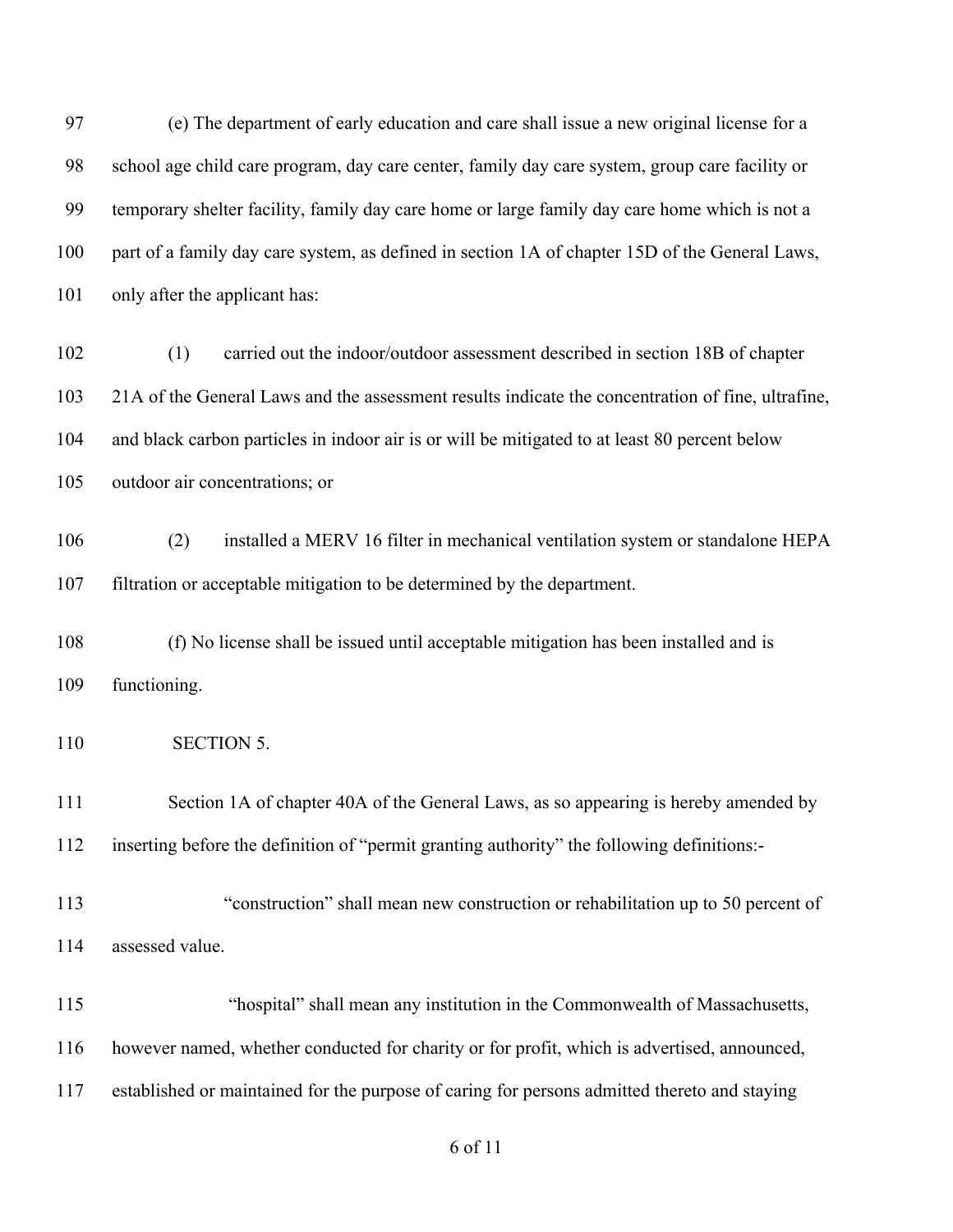| 118 | overnight for diagnosis or medical, surgical or restorative treatment which is rendered within        |
|-----|-------------------------------------------------------------------------------------------------------|
| 119 | said institution; but shall not include clinics, day surgery centers, dialysis centers, or other such |
| 120 | health care facilities which do not admit patients overnight.                                         |
| 121 | "long-term care facility" shall mean any institution whether conducted for charity                    |
| 122 | or profit which is advertised, announced or maintained for the express or implied purpose of          |
| 123 | providing three or more individuals admitted thereto with long-term resident, nursing,                |
| 124 | convalescent or rehabilitative care; supervision and care incident to old age for ambulatory          |
| 125 | persons; or retirement home care for elderly persons. Long-term care facility shall include           |
| 126 | convalescent or nursing homes, rest homes, and charitable homes for the aged.                         |
| 127 | "particulate matter mitigation" shall mean strategies, structural and nonstructural,                  |
| 128 | that verifiably reduce indoor ultrafine particle levels by 80 percent, relative to outdoor levels.    |
| 129 | "publicly funded" shall mean any entity or institution which receives federal, state                  |
| 130 | or municipal monies, grants, and/or subsidies.                                                        |
| 131 | "publicly subsidized" shall mean any project receiving any form of direct funding,                    |
| 132 | loan, loan guarantee, tax credit, TIF funding, publicly bonded funds, or property tax incentives,     |
| 133 | issued or granted by any public or quasi-public entity.                                               |
| 134 | "school" shall mean any public or private institution primarily engaged in the                        |
| 135 | education of persons aged 18 years and younger. This definition does not include institutions of      |
| 136 | higher education.                                                                                     |
| 137 | <b>SECTION 6.</b>                                                                                     |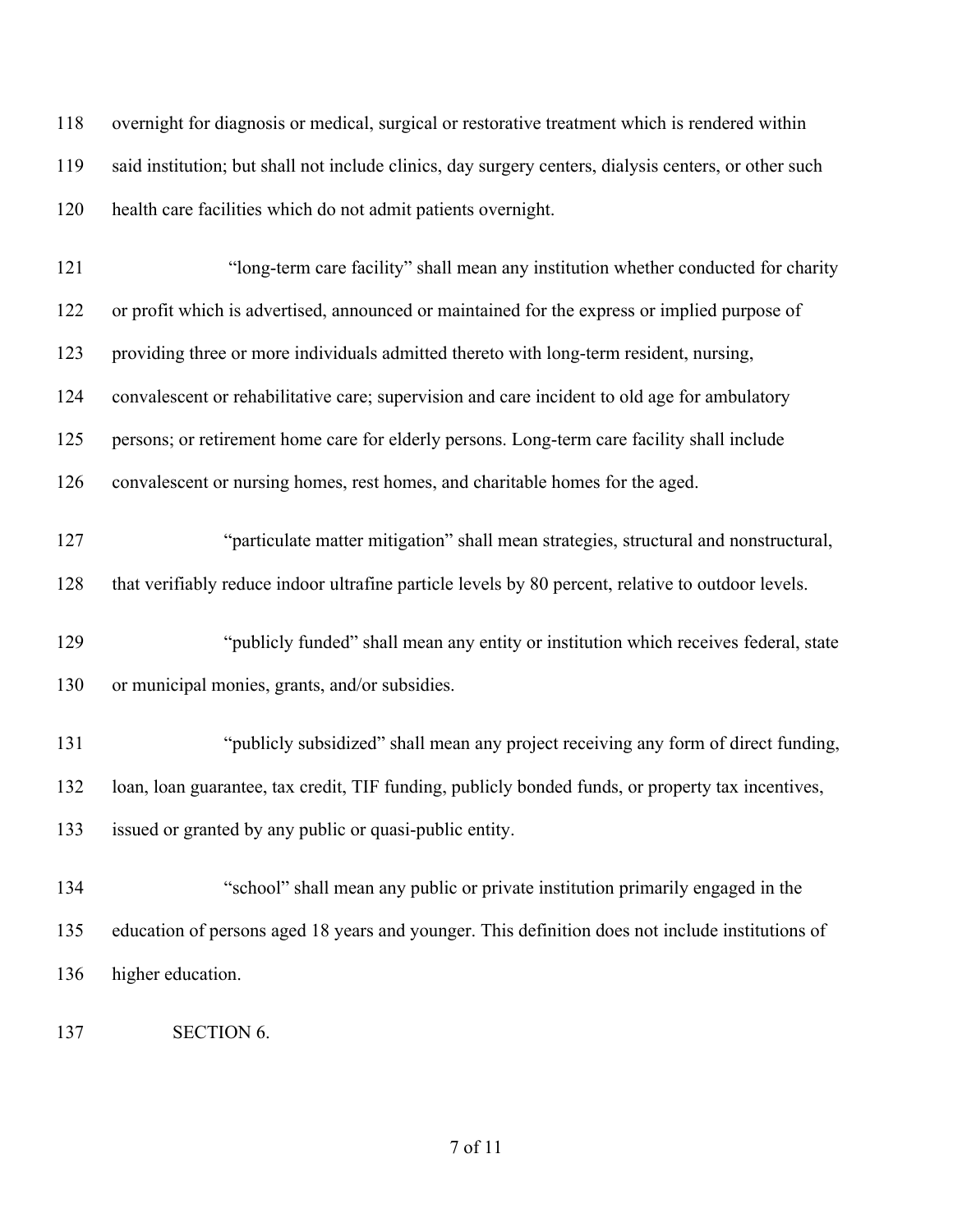Section 94 of chapter 143 of the General Laws, as so appearing, is hereby amended by inserting the following paragraphs after section (r):-

140 (s) No permit granting authority shall grant a building permit for any proposed residential development, hospital, school, long-term care facility, school aged child care program, day care center, family day care home or large family day care home which is not a part of a family day care system, family day care system, or group care facility or temporary shelter facility as defined in section 1A of chapter 15D of the General Laws unless:

145 (a) the owner or applicant carries out an indoor/outdoor particulates assessment consistent with the regulations adopted pursuant to section 18B of chapter 21A of the General Laws, and the assessment results indicate that the concentration of ultrafine particulate matter and black carbon is or will be mitigated to at least 80 percent below outdoor concentrations; or

 (b) the owner or applicant has installed a MERV 16 filter in the building's mechanical ventilation system.

SECTION 7.

 Subsection a of section 6 of chapter 70B of the General Laws, as so appearing, is hereby amended by inserting after subparagraph (6) the following paragraph:-

 (7) If the school project includes structures, apart from parking structures and accessory structures, as defined in Section 21 of Chapter 17 of the General Laws or a train station or train yard serving diesel locomotives, the applicant shall:

 (a) carry out the indoor/outdoor particulates assessment described in section 18B of chapter 21A of the General Laws and the assessment results indicate that the concentration of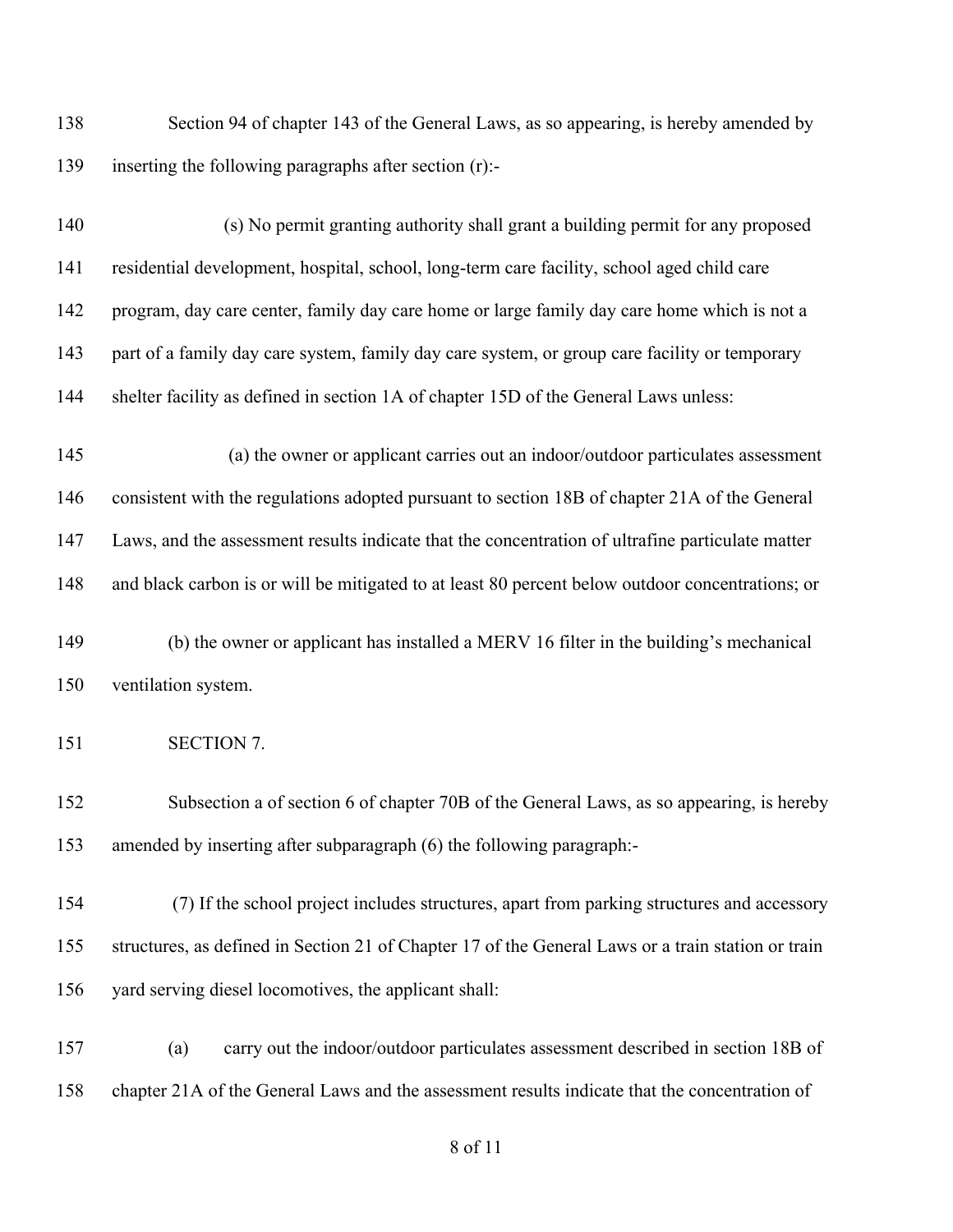ultrafine particulate matter and black carbon is or will be mitigated to at least 80 percent below outdoor concentrations; or

(b) install a MERV 16 filter in the building's mechanical ventilation system.

SECTION 8.

 Section 51 of Chapter 111 of the General Laws, as so appearing, is hereby amended by inserting after the second paragraph the following paragraph:-

165 No original license shall be issued to establish a hospital so as to place structures inhabited by patients unless the developer

 (1) has carried out the indoor/outdoor particulates assessment described in section 18B of chapter 21A of the General Laws and the assessment results indicate that indoor ultrafine particulate matter and black carbon levels are or will be mitigated to at least 80 percent below that of outdoor levels. In the case of a facility previously licensed as a hospital in which there is only a change in ownership, no such particulates assessment shall be required, in the absence of expansions or new construction; or

(2) has installed a MERV 16 filter in the building's mechanical ventilation system.

SECTION 9:

 Section 71 of Chapter 111 of the General Laws, as so appearing, is hereby amended by inserting after the second paragraph the following paragraph:-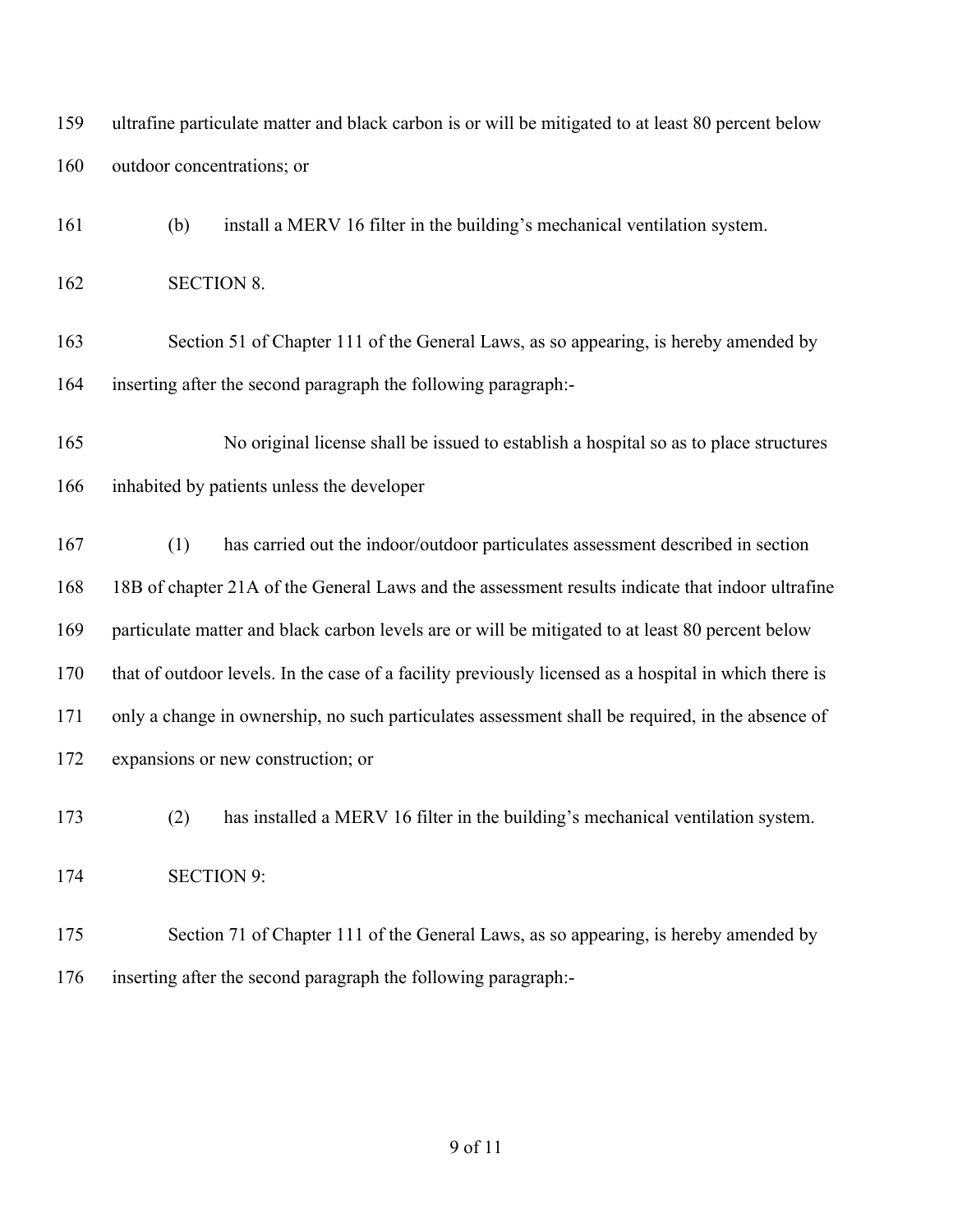177 No original license shall be issued to establish a convalescent or nursing home, rest home or charitable home for the aged so as to place residential structures unless the developer:

 (1) has carried out the particulates assessment described in section 18B of chapter 21A of the General Laws and the assessment results indicate indoor ultrafine particulate matter and black carbon levels are or will be mitigated to at least 80 percent below those of outdoor levels. In the case of a facility previously licensed in which there is only a change in ownership, no such health risk assessment shall be required, in the absence of expansion or new

construction; or

second paragraph:-

 (2) has installed a MERV 16 filter in the building's mechanical ventilation system. SECTION 10.

Section 127A of chapter 111 shall be amended to add the following section after the

 The department shall amend the state sanitary code to require mold remediation in residential buildings and school buildings with one or more classrooms for the purpose of eliminating moisture and airborne mold spores that have the potential to contribute to public health impacts for building occupants. Mold remediation shall be required if mold is detected in the interior or exterior of buildings or on structures located throughout a property containing residential buildings or school buildings with one or more classrooms.

 Within 365 days of the effective date, the department shall modify its regulations establishing that the minimum standards of health for human habitation require an environment